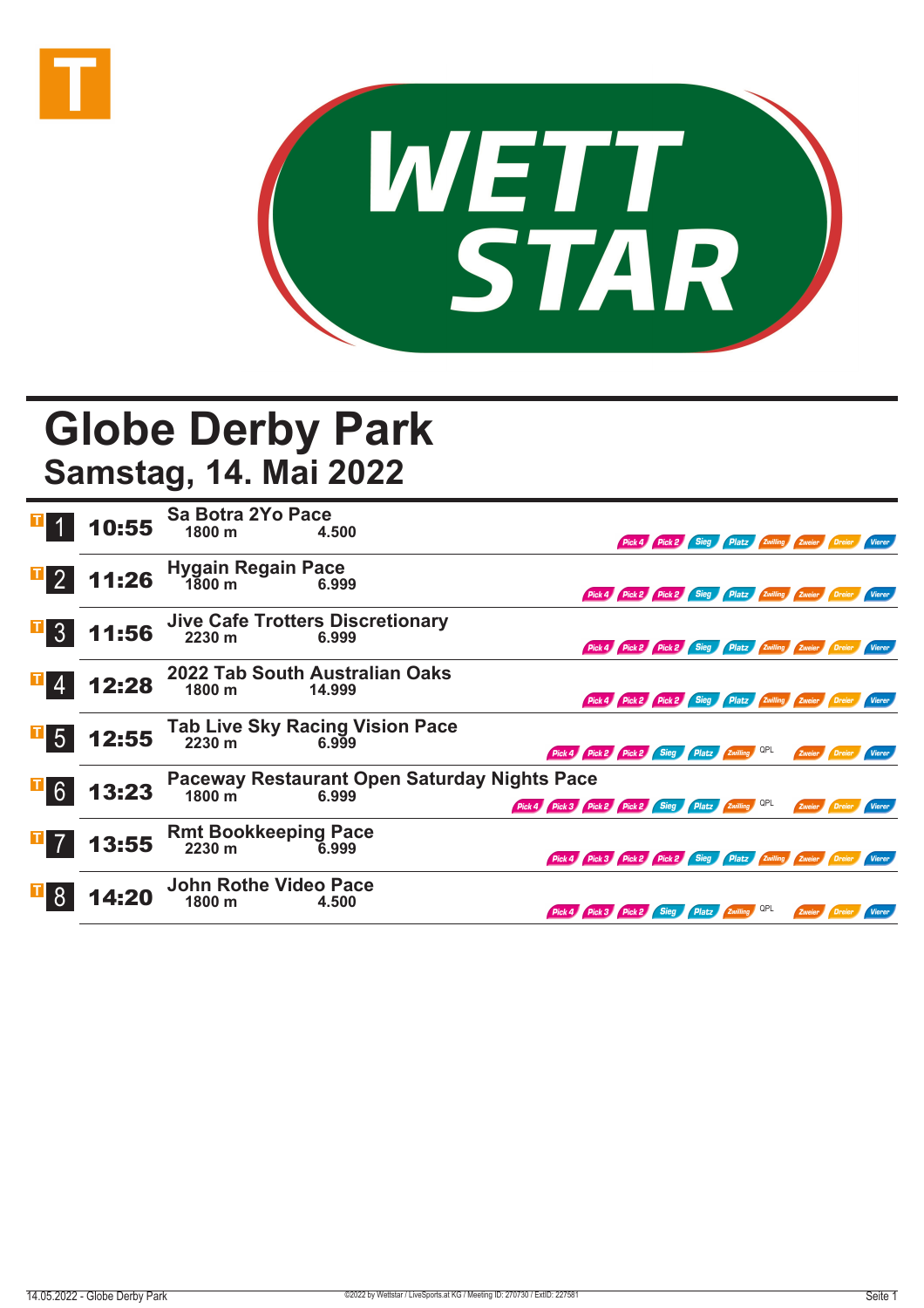| 14.05.2022 - Globe Derby Park                                                                                                                                                                                                                        |                                                                                                                                                         |                                                                                                                  |                                                                                                   | Rennen#9                                                                                                                                                                                     |                                                                                                                       |                                                                                                                                                                                                                  |                                                                                                                                     |                                                                                                                                           | Seite 2 |
|------------------------------------------------------------------------------------------------------------------------------------------------------------------------------------------------------------------------------------------------------|---------------------------------------------------------------------------------------------------------------------------------------------------------|------------------------------------------------------------------------------------------------------------------|---------------------------------------------------------------------------------------------------|----------------------------------------------------------------------------------------------------------------------------------------------------------------------------------------------|-----------------------------------------------------------------------------------------------------------------------|------------------------------------------------------------------------------------------------------------------------------------------------------------------------------------------------------------------|-------------------------------------------------------------------------------------------------------------------------------------|-------------------------------------------------------------------------------------------------------------------------------------------|---------|
| <b>WANN STARTET IHR PFERD</b>                                                                                                                                                                                                                        |                                                                                                                                                         |                                                                                                                  |                                                                                                   |                                                                                                                                                                                              |                                                                                                                       |                                                                                                                                                                                                                  |                                                                                                                                     |                                                                                                                                           |         |
| Aces Daughter<br>Alakazam<br>Althegirlsinmylife<br>Armchair Drive<br><b>Bayonet Soldier</b><br>Better Steam Ahead<br>Betterthanfederer<br><b>Big Black Betty</b><br>Captain Mannering<br>Clarenden Envoy<br>Come On Sloopy<br><b>Cruising Bellew</b> | 6<br>Cullenburn<br>8<br>8<br>3<br>8<br>5<br>Encipher<br>6<br>4<br><b>Fine Artist</b><br>$\overline{2}$<br>Flirting<br>$\overline{2}$<br>Ghent<br>5<br>8 | Dancing Finn<br>Delightful Gnp<br>Double O Heaven<br>Easy Rolling<br>Final Round<br>Goes Boom<br>Greers Legacy   | 7<br>$\overline{2}$<br>6<br>6<br>3<br>6<br>4                                                      | Honevbun<br>Honolulu Lulu<br><b>Illawong Gerry</b><br>In Play<br>Indelible Mase<br>Jakes Sportwriter<br>Jamaican Rock<br>Jimmy Mack<br>Joonior Brown<br>Just Cappy<br>Maharajah<br>Major Mad | 4<br>5<br>2<br>8<br>$\overline{2}$<br>$\overline{7}$<br>5                                                             | Manonthemoon<br>Mass Destruction<br>Muscletonian<br>Nicely Spoken<br>Premonition<br>Regal Assassin<br>Reils<br>Rocknroll Tallara<br>Rocknroll Yankee<br>Rocky Monaloo<br>Run For Stikka<br><b>Scruffy Doolan</b> | 5<br>3<br>Steinman<br>3<br>Sutter Man<br><b>Tiddly Winx</b><br>3<br>3<br>Whatabro<br>6<br>8<br>8<br>3<br>Wrangler                   | Spirit Of Sassy<br>Thiswaytothebeach<br><b>Victory Medal</b><br>Whistle On By<br><b>White Star Peejay</b><br>Whoee Johnson<br>Woo Hoo Lou | 8<br>2  |
| <b>WANN STARTET IHR JOCKEY / FAHRER</b>                                                                                                                                                                                                              |                                                                                                                                                         |                                                                                                                  |                                                                                                   |                                                                                                                                                                                              |                                                                                                                       |                                                                                                                                                                                                                  |                                                                                                                                     |                                                                                                                                           |         |
| A L Chapman<br>D J D Smith<br>D W Girardi<br>Jason Kittel<br>M A Smith<br>R M Hryhorec<br>S K Pascoe                                                                                                                                                 | 5,6<br>4,5,7<br>2,5<br>2,3,5,6,8<br>1,2,3,4,5,6,8<br>5,6,7,8                                                                                            |                                                                                                                  | C L Johnson<br>D T Afford<br>G J Pullicino<br>K L Green<br>M J Whelan<br>S A Loone<br>T J Mcmahon |                                                                                                                                                                                              | 2,5,6<br>1,4,8<br>3,4,6,8<br>1,8<br>8<br>$\overline{2}$<br>4.6                                                        | D B Hill<br>D W Billinger<br>G J Rogers<br>Katie Lobb<br>M L Norman<br>S C Adams<br>W J Hill                                                                                                                     |                                                                                                                                     | 1,2,3,4,5,6,7,8<br>5,7,8<br>3,4,5,6,7                                                                                                     |         |
| <b>WANN STARTET IHR TRAINER</b>                                                                                                                                                                                                                      |                                                                                                                                                         |                                                                                                                  |                                                                                                   |                                                                                                                                                                                              |                                                                                                                       |                                                                                                                                                                                                                  |                                                                                                                                     |                                                                                                                                           |         |
| A J Cronin<br>C D Goble<br>E J Stewart<br>J Neilson<br>L P O'neill<br>N Tardio<br>R J Holberton<br>S R Allen                                                                                                                                         | 6<br>1,2,4,6,8<br>3<br>5<br>4,6<br>8                                                                                                                    | A L Chapman<br>D T Afford<br>F Pullicino<br>J Russo<br>Lui Trotta<br>P A Cavallaro<br>R L Maguire<br>Shane Loone |                                                                                                   | 5<br>1,4,8<br>3<br>5<br>4,8<br>$\overline{7}$<br>5,6<br>$\mathfrak{p}$                                                                                                                       | Aaron Bain<br>D W Billinger<br>H M Stevens<br>L B Harding<br>M J Whelan<br>P P Borrelli<br>R M Hryhorec<br>T W Kittel | 3,5<br>5,7,8<br>6,7<br>6.7<br>8<br>6<br>1,3,6,8<br>5                                                                                                                                                             | <b>B</b> Giorgio<br>Donald Thomas<br>J M Seal<br>L H Holberton<br>M L Norman<br>Phillip Westbury<br>S K Pascoe<br><b>Tom Rundle</b> | 3<br>5,6<br>4<br>$\overline{2}$<br>8<br>1.8<br>8<br>5                                                                                     |         |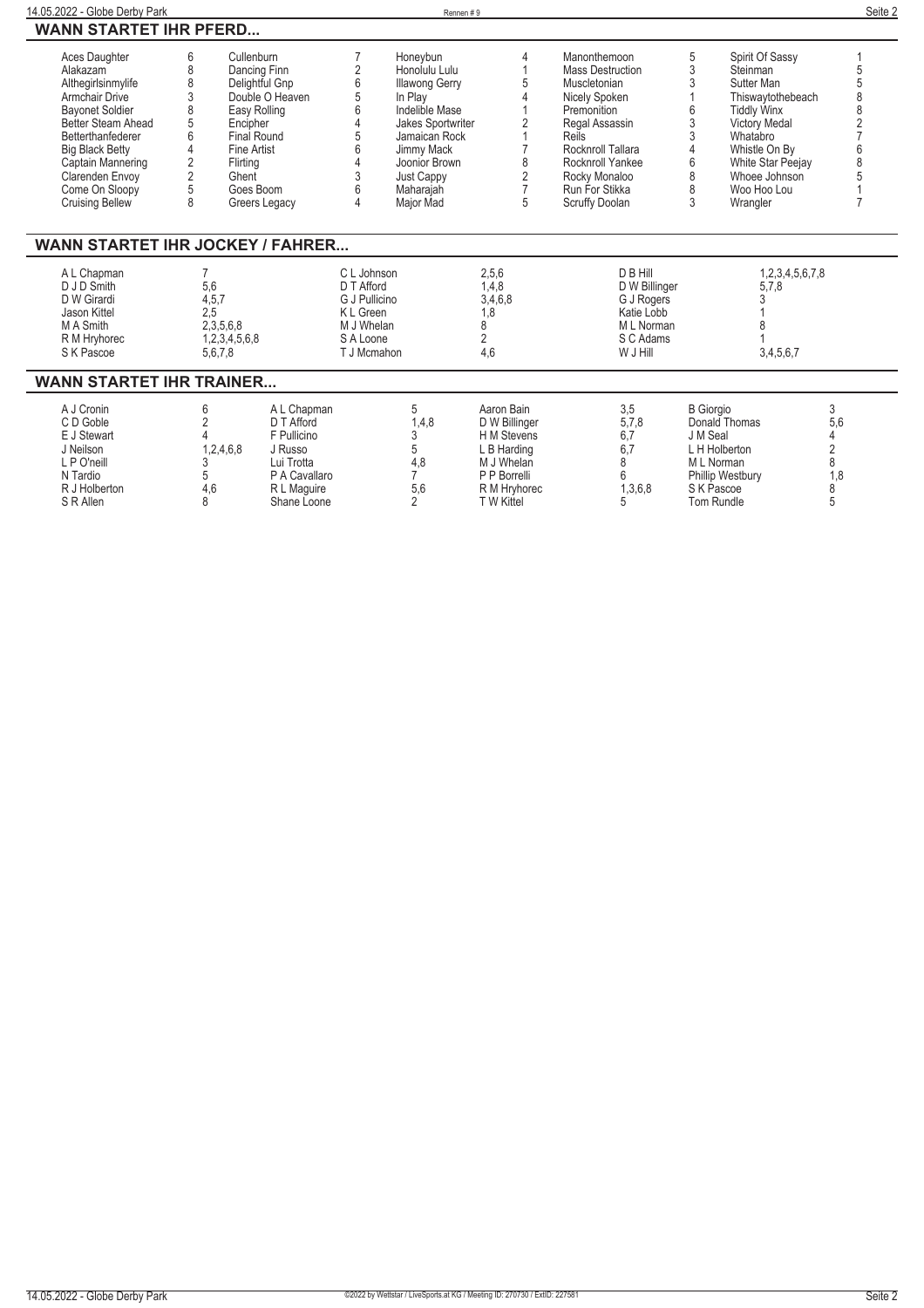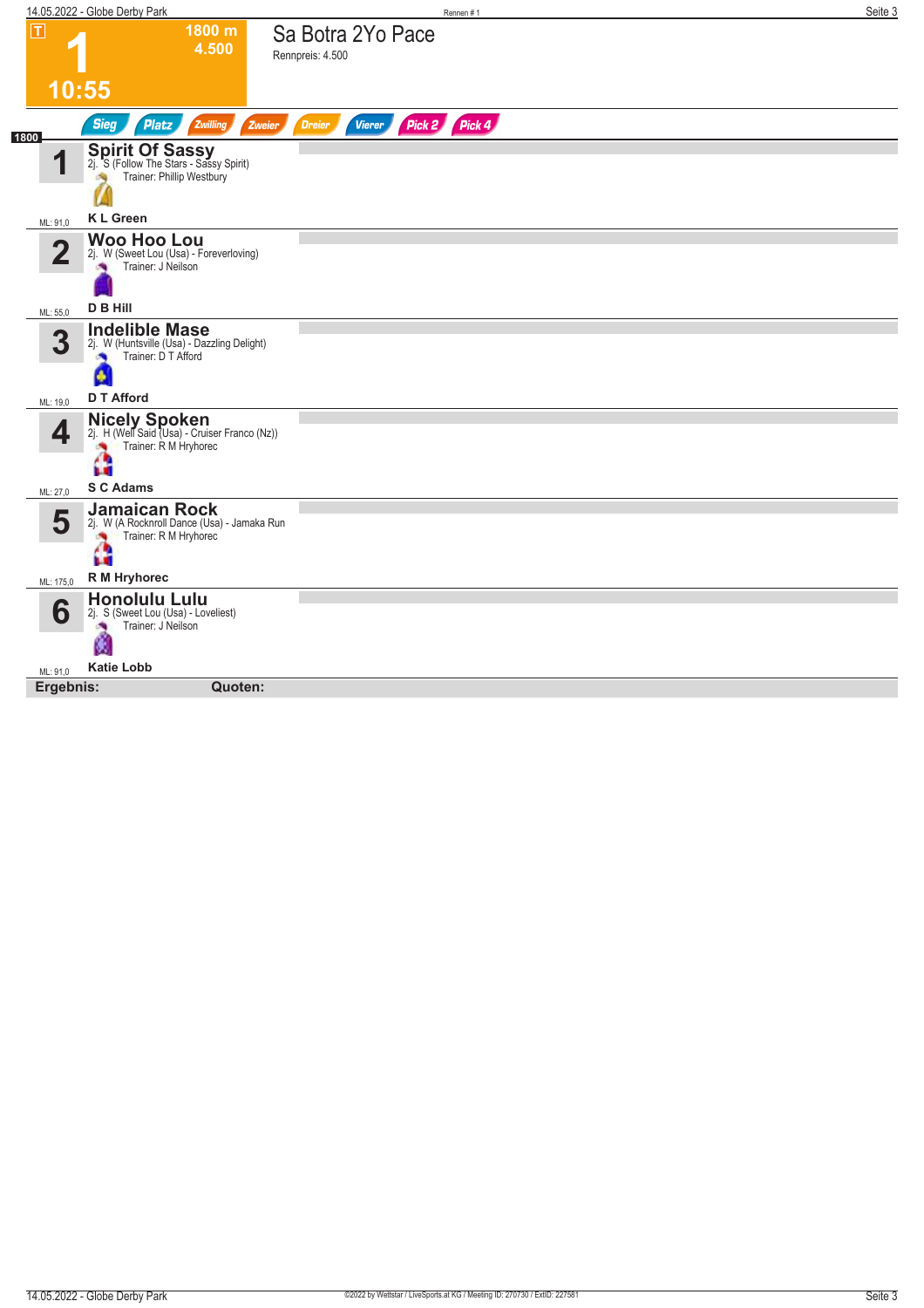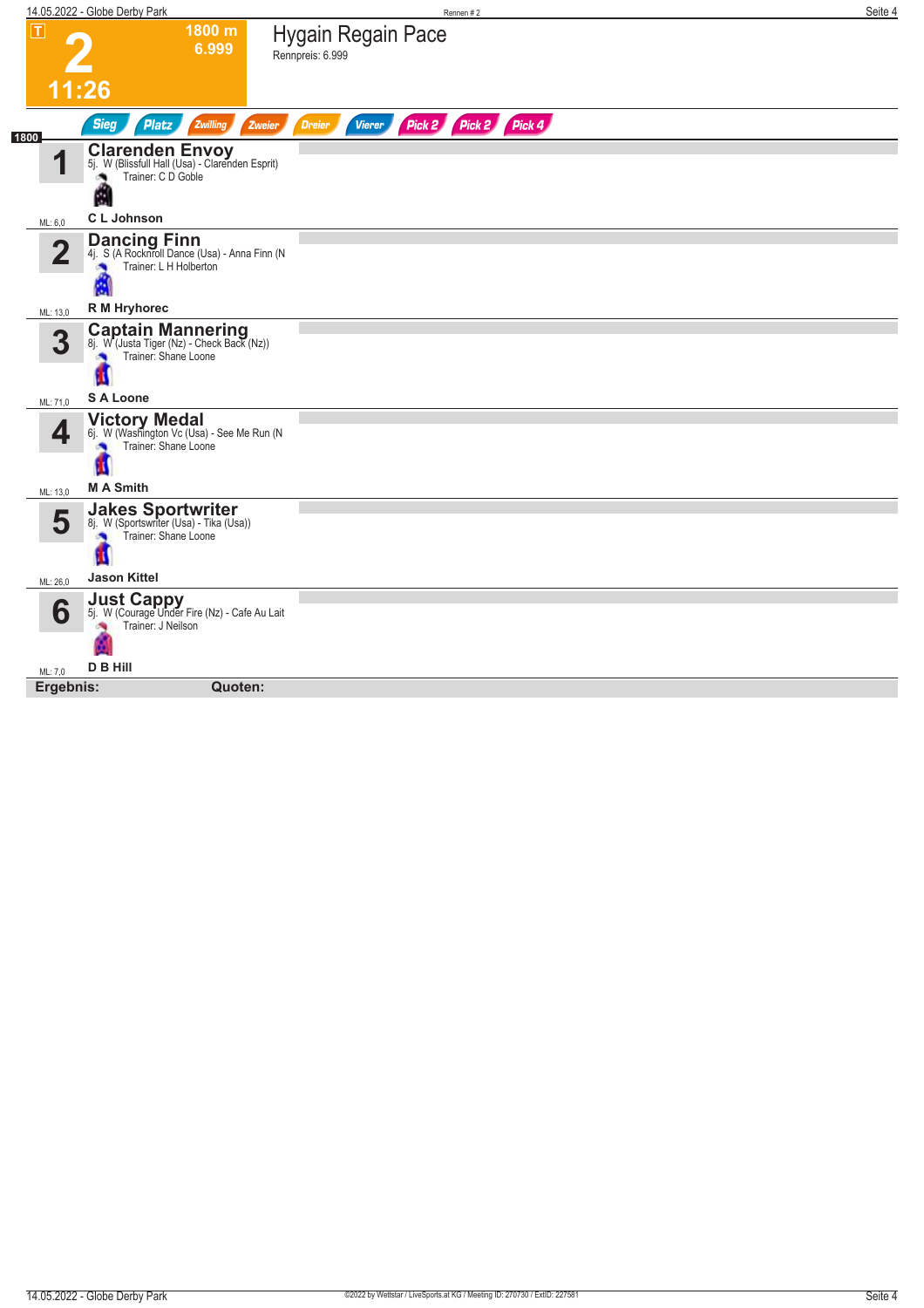|                         | 14.05.2022 - Globe Derby Park                                                                                   | Rennen #3                                                 | Seite 5 |
|-------------------------|-----------------------------------------------------------------------------------------------------------------|-----------------------------------------------------------|---------|
| $ \mathsf{T} $          | 2230 m<br>6.999                                                                                                 | Jive Cafe Trotters Discretionary<br>Rennpreis: 6.999      |         |
|                         | 11:56                                                                                                           |                                                           |         |
| 2230                    | <b>Sieg</b><br><b>Platz</b><br>Zwilling<br>Zweier                                                               | Pick 2 Pick 4<br>Pick 2<br><b>Dreier</b><br><b>Vierer</b> |         |
| И                       | <b>Ghent</b><br>11j. W (Earl (Can) - Tracys Dream (Nz))<br>Trainer: F Pullicino<br>×<br>≜                       |                                                           |         |
| ML: 501,0               | <b>G J Pullicino</b>                                                                                            |                                                           |         |
| $\overline{\mathbf{2}}$ | <b>Muscletonian</b><br>9j. W (Muscle Hill (Usa) - Calder Luck (Aus))<br>Trainer: F Pullicino<br>۸<br>≜          |                                                           |         |
|                         | <b>G J Rogers</b>                                                                                               |                                                           |         |
| ML: 91,0                | <b>Reils</b>                                                                                                    |                                                           |         |
| 3                       | 7j. W (Skyvalley (Nz) - Long May She Reign (<br>Trainer: B Giorgio<br>۸<br>Ξ                                    |                                                           |         |
| ML: 41.0                | <b>MA Smith</b>                                                                                                 |                                                           |         |
| 4                       | <b>Regal Assassin</b><br>7j. W (Majestic Son (Can) - Commanda Missi<br>Trainer: F Pullicino<br>o.<br>≜          |                                                           |         |
| ML: 33,0                | <b>G J Pullicino</b>                                                                                            |                                                           |         |
| 5                       | <b>Armchair Drive</b><br>8j. W (The Warp Drive (Aus) - Montesian (Aus<br>Trainer: L P O'neill<br>⋒              |                                                           |         |
| ML: 5,0                 | <b>D B Hill</b>                                                                                                 |                                                           |         |
| 6                       | <b>Mass Destruction</b><br>8j. W (Muscle Mass (Usa) - Tijuana Glass (Nz<br>Trainer: R M Hryhorec<br>×<br>ъ<br>ш |                                                           |         |
| ML: 26,0                | <b>R</b> M Hryhorec                                                                                             |                                                           |         |
|                         | <b>Scruffy Doolan</b><br>6j. W (Majestic Son (Can) - African Magic (Au<br>Trainer: Aaron Bain                   |                                                           |         |
| ML: 36,0                | W J Hill                                                                                                        |                                                           |         |
| Ergebnis:               | Quoten:                                                                                                         |                                                           |         |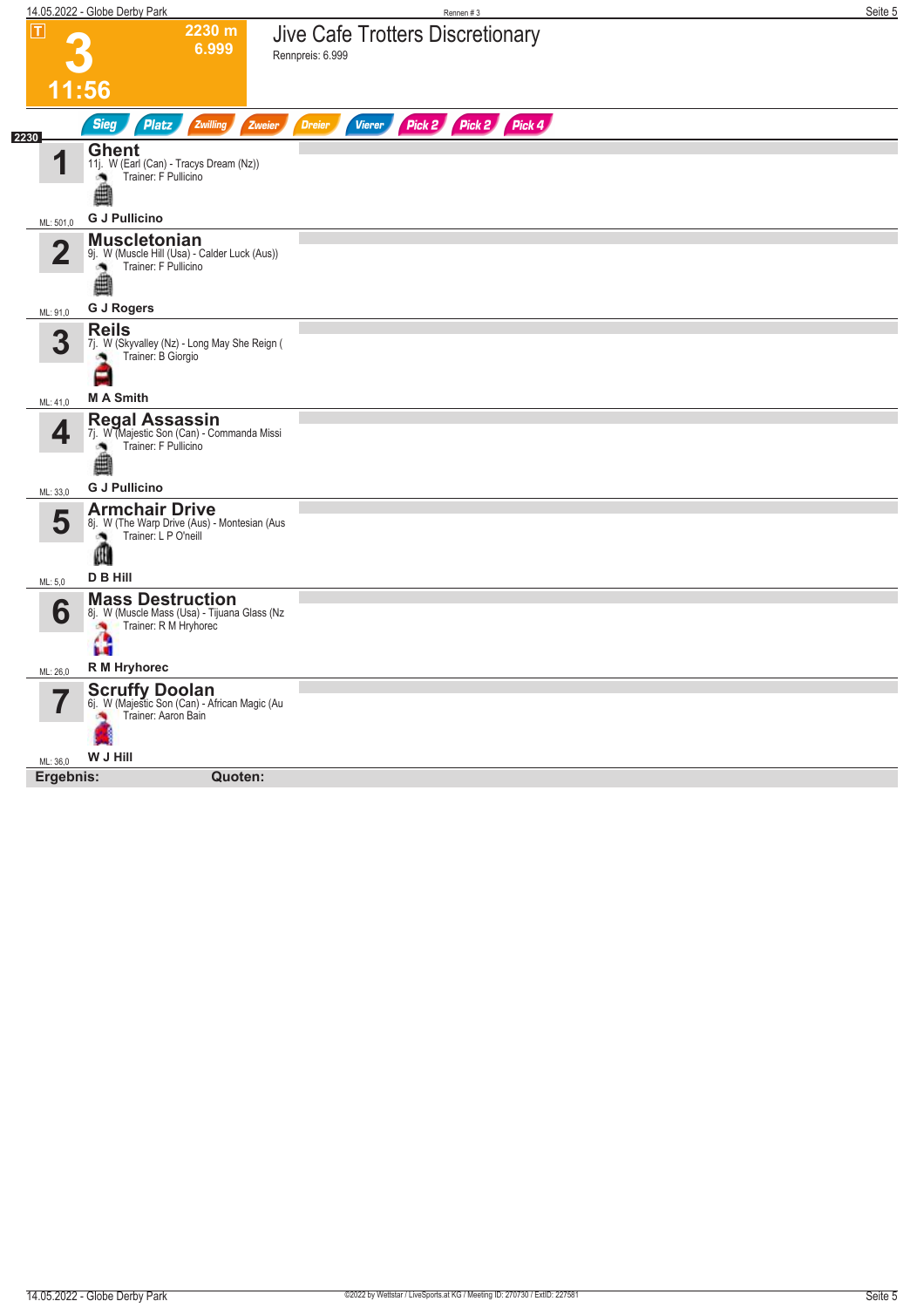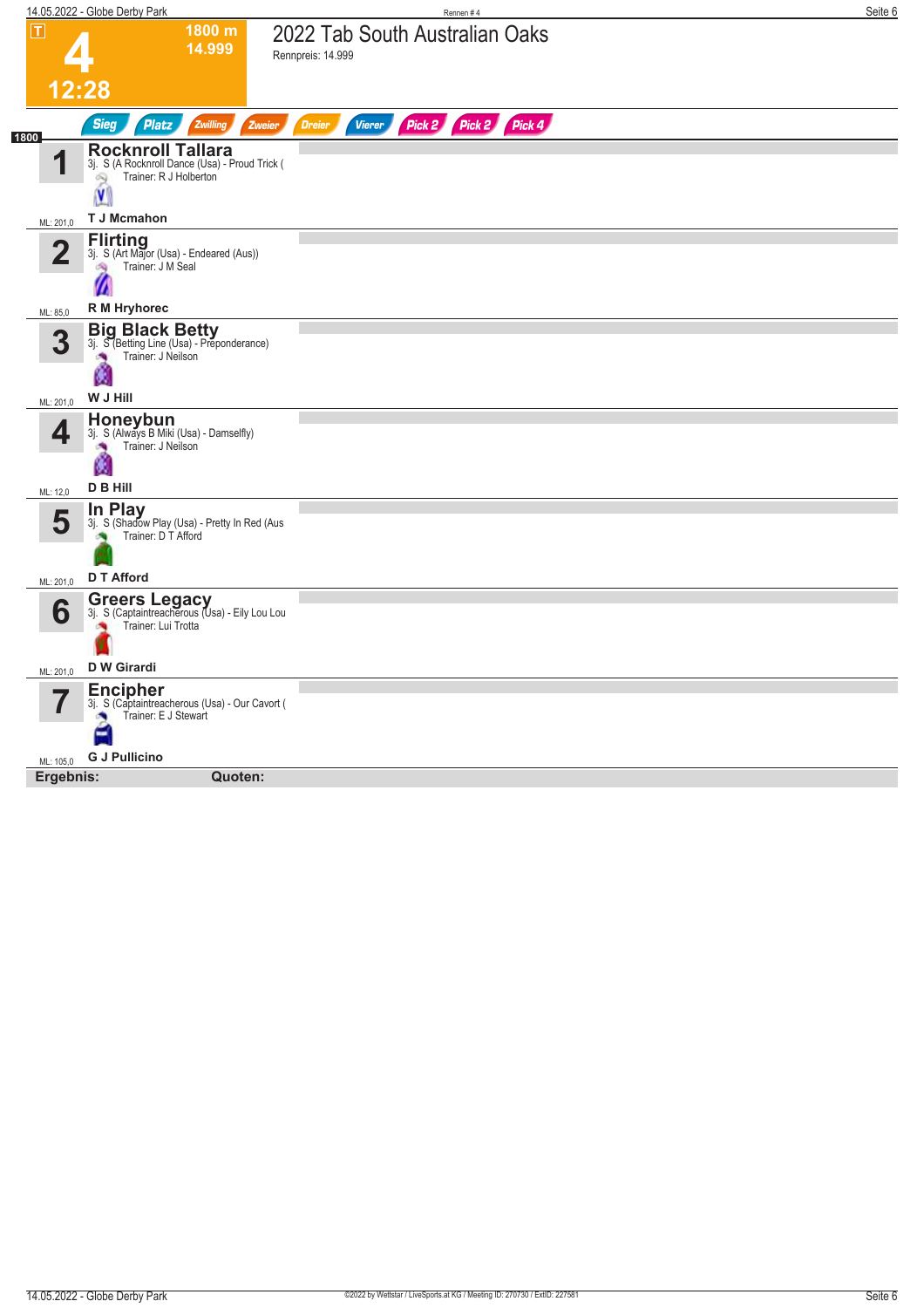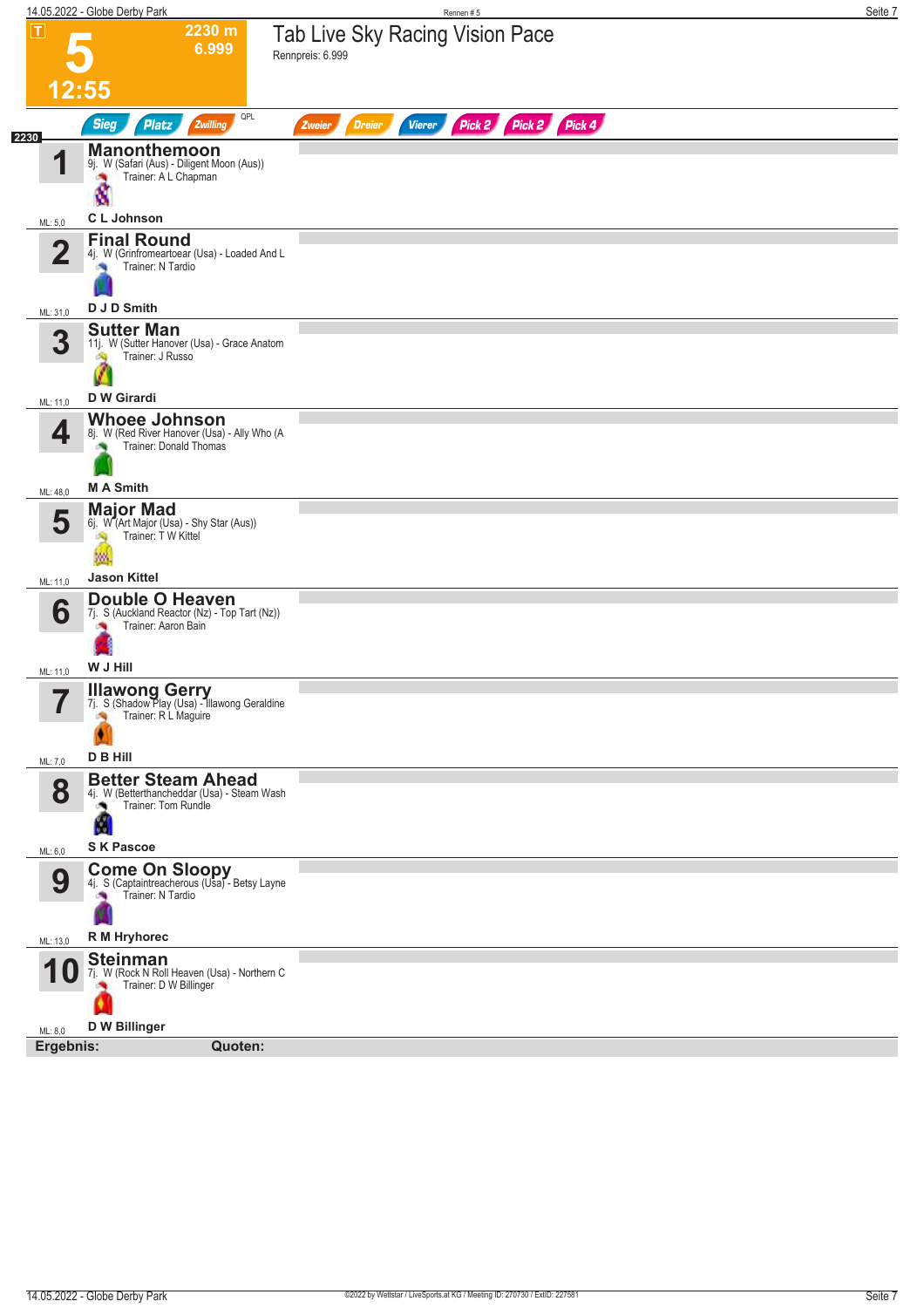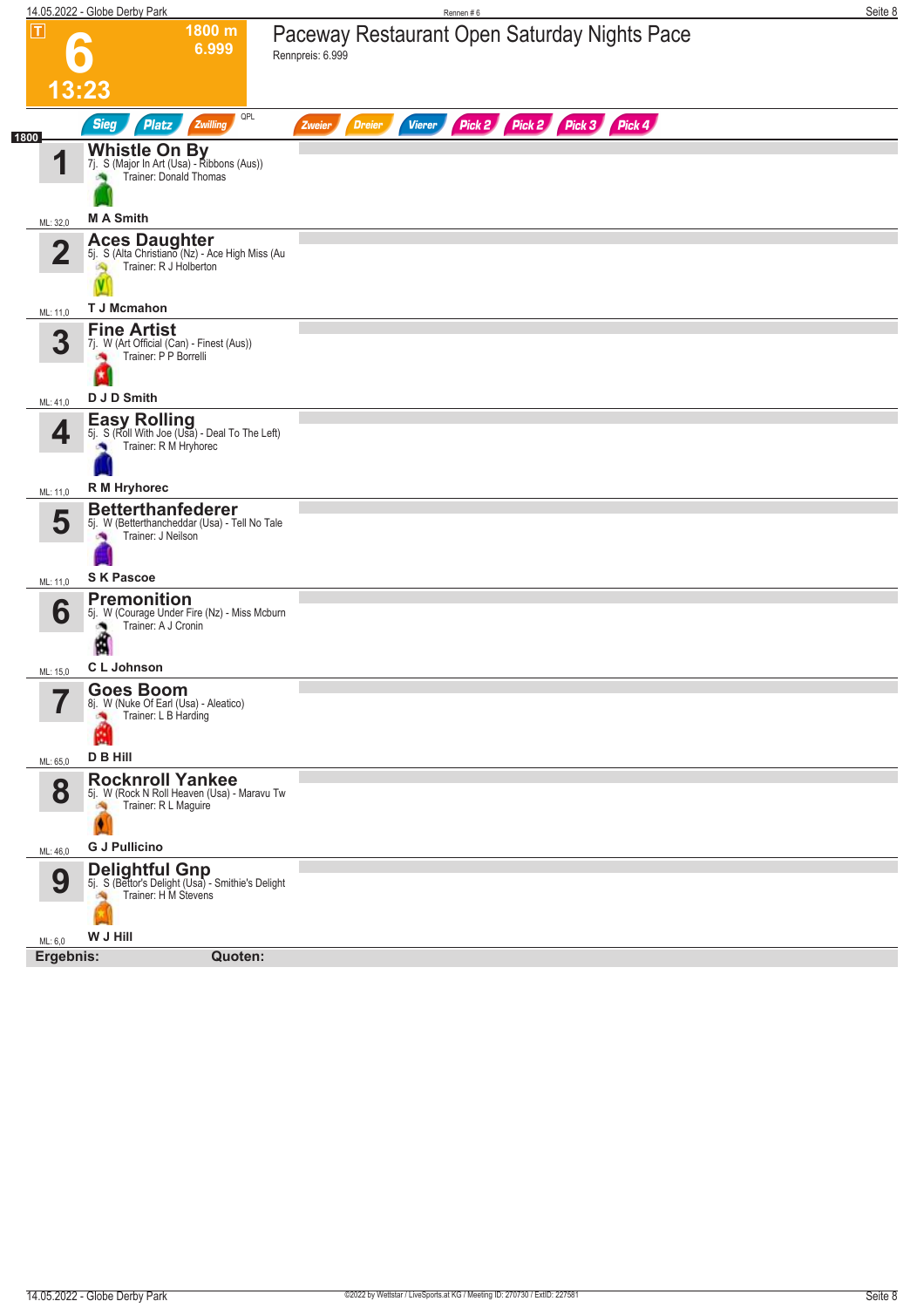